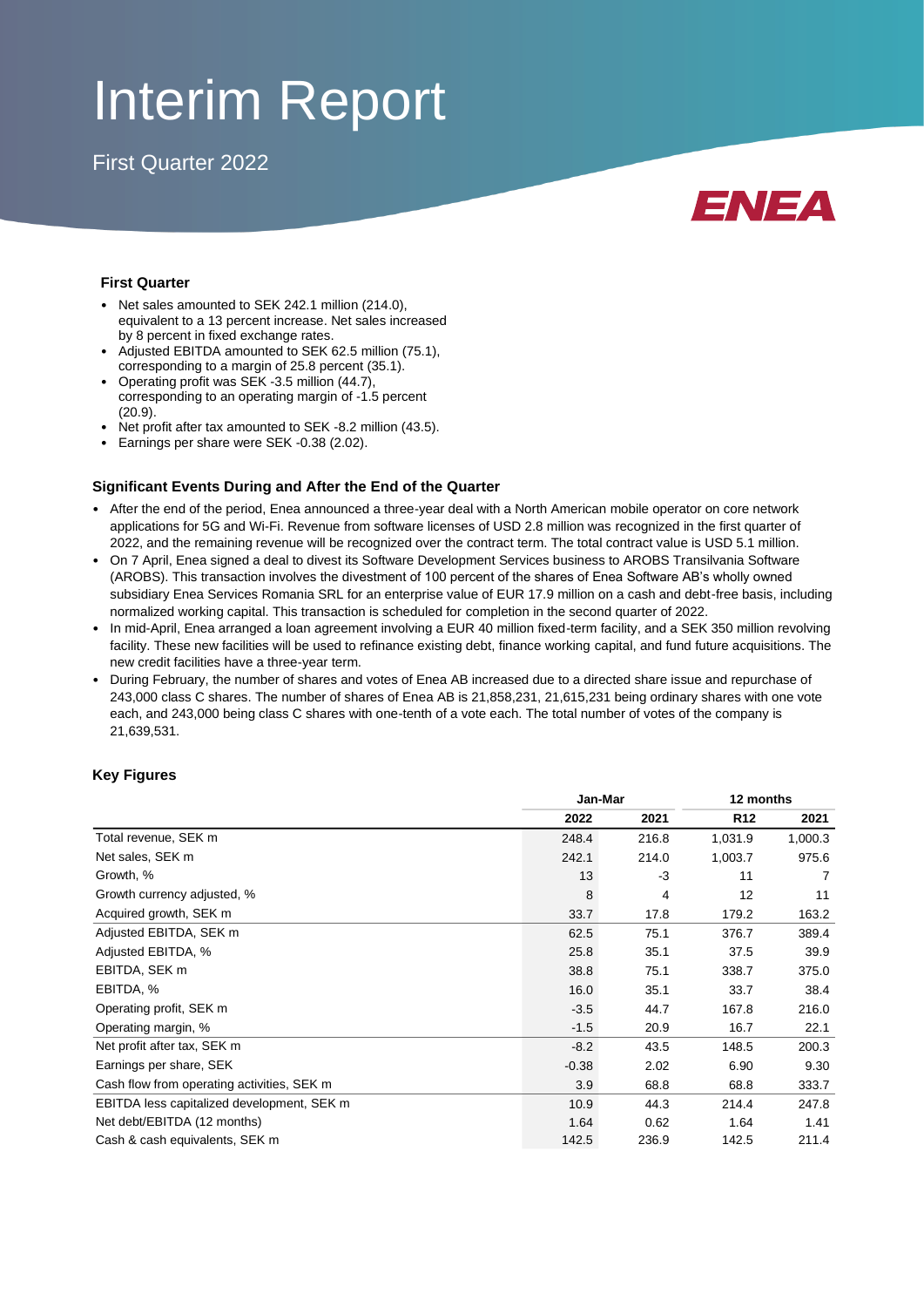### CEO's Statement

**The changing geopolitical situation means that cybersecurity for telecom systems is more relevant than ever. We think many countries and telecom operators need to invest in security, and accordingly, we continue the development of products and go-tomarket capabilities, where costs short-term have an impact on profitability.**

Sales in the first quarter of 2022 were SEK 242 million, 8 percent more than the corresponding period of the previous year, currency adjusted. AdaptiveMobile Security, which we acquired in July last year, is developing according to plan and lay behind the sales gains but has a negative impact on the gross margin, due to a larger share of services revenues than our other software development business. The currency-adjusted organic growth in the remaining company was -7 percent. This decrease is partly due to an expected downturn in our traditional Operating Systems business (-21 percent), and partly due to slow progress of the Network Solutions product group in the quarter (-4 percent). While we are not happy with this negative growth, we still have a positive outlook on business opportunities in coming quarters. Our major customer projects in data management are expected to generate revenues later this year, according to contracted delivery milestones. We're still being affected by the obstacles to new business sales and delays on the 5G market of recent years, so I'm pleased that we were able to sign a new 5G and Wi-Fi contract worth USD 5.1 million with a major North American telecom operator. This deal means us expanding the relationship with this current customer and is a good example of sales synergies between the business segments we previously acquired as separate companies.

Operating profit excluding non-recurring items was SEK 20 million, which is 8 percent of net sales, and below our longterm ambition. Partly, this is an effect of seasonality on the telecom market, where usually, the second half-year generates more revenue and operating profit. Increased inflation in countries where we have development staff, combined with exchange rate fluctuations, were other contributors to increased reported operating expenses. Restructuring of our Operating Systems business, which went as planned in the first quarter at a cost of SEK 23 million, will take full effect from April this year. Overall, we foresee that increased revenues in combination with efficiency measures and cost control will enable higher profitability for the full year.

On 7 April, we signed a deal with Romanian company AROBS on the sale of our Software Development Services business. This deal, scheduled to complete in the second quarter, means we become a pure-play product company focused on telecom and cybersecurity software. The transaction, based on an enterprise value of EUR 17.9 million, will strengthen our financial position, generate a positive effect on the company's gross margin and earnings per share in 2022.

We see great interest in our cybersecurity offering on the market, and deliver products and expertise that can protect countries, telecom operators and subscribers against attacks and unauthorized access attempts. Winning the Global Mobile Award (GLOMO) for Best Authentication and Security Solution for Mobile Networks at this year's Mobile World Congress in Barcelona is yet more corroboration of our leadership in this segment.

### **Outlook**

The market for data management in 5G and advanced cybersecurity is entering an exciting phase, where we can challenge established competitors and win market shares with innovative products and new business models. Our ambition is to increase revenues briskly, while maintaining good profitability, through organic growth in Network

Solutions plus complementary strategic acquisitions that advance our market positioning.

Individual deals and licensing revenues may cause variations in revenues between individual quarters. This effect has increased as Network Solutions

represent a larger share of our total net sales. Our longterm target of sales growth and an operating profit above 20 percent remains, but an uncertain macro environment and a weak first quarter means that we now judge it challenging to reach the profitability target during 2022.

**Jan Häglund** *President and CEO*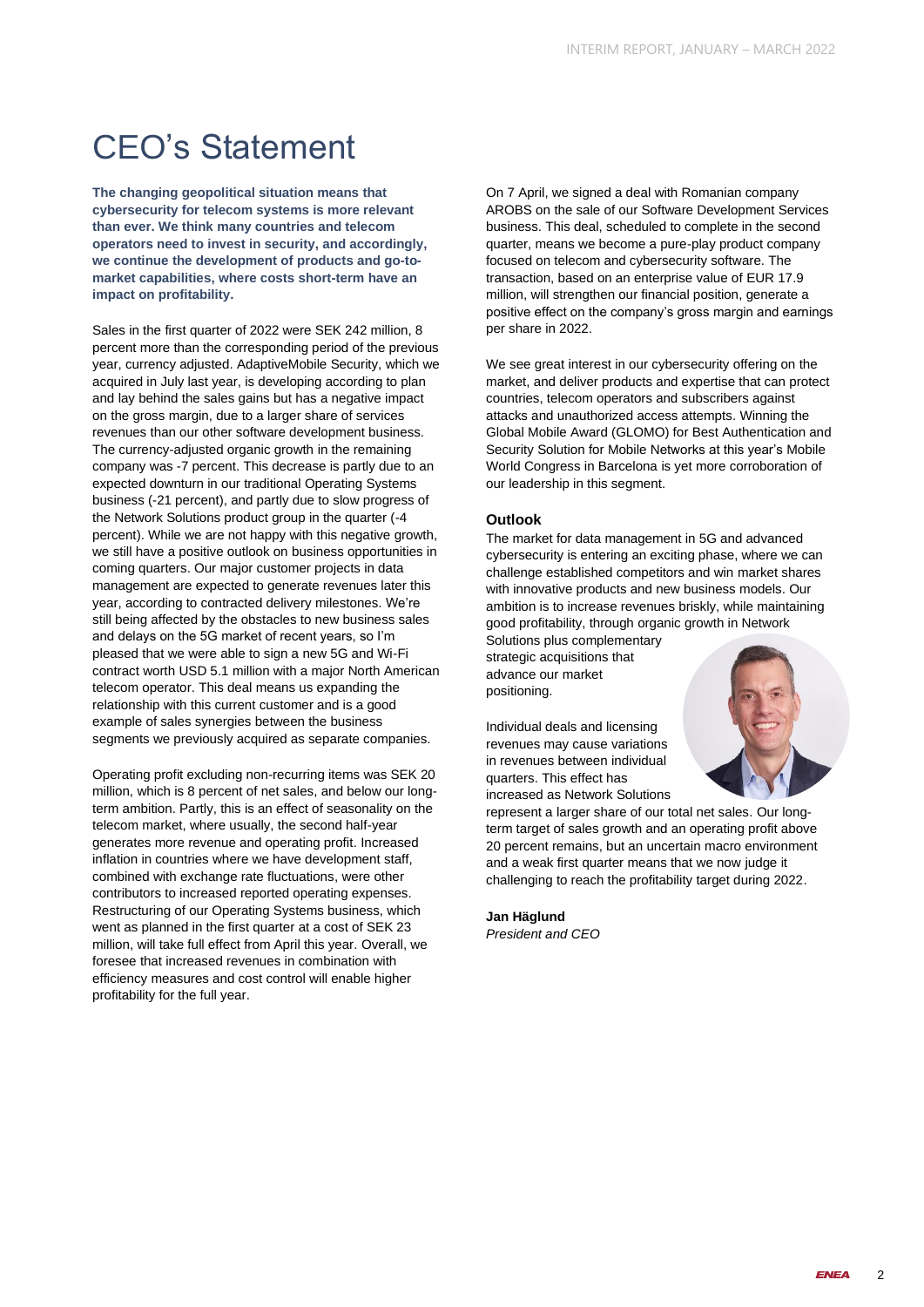# Financial Summary

Profit and loss items are compared to the corresponding period of the previous year. Balance sheet and cash flow items are for the financial position at period end, and are compared to the corresponding point of the previous year.

### **First Quarter, January - March 2022**

### **Revenue**

**Total revenue in the first quarter amounted to SEK 248.4 million (216.8), consisting of net sales of SEK 242.1 million (214.0) and other operating revenue of SEK 6.3 million (2.8). Other operating revenue includes a SEK 2.1 million R&D grant for 5G development. Net sales increased by 13 percent on the corresponding period of the previous year, a currency-adjusted increase of 8 percent. Currency-adjusted organic growth was -7 percent (-4). Acquired growth amounted to SEK 33.7 million (17.8)**

Enea's offering is divided into three product groups: Network Solutions, Operating System Solutions, and Software Development Services.

### **Network Solutions**

Sales of the Network Solutions product group amounted to SEK 177.7 million (141.8) and increased by 25 percent in the quarter, or by 19 percent currency adjusted. The increase is mainly due to the acquisition of AdaptiveMobile Security, which contributed SEK 33.7 million. Currencyadjusted organic growth was -4 percent. This product group was 73 percent (66) of total net sales in the quarter and represents Enea´s main revenue stream.

### **Operating Systems Solutions**

Operating Systems sales amounted to SEK 33.1 million (41.7), and were down by 21 percent in the quarter. The decrease is mainly driven by lower sales from key accounts, where sales decreased by 29 percent, and were 66 percent (82) of sales for the product group. The decrease is expected and relates to key customers increasing the share of open-source technology in their system solutions. The Operating Systems Solution product group represented 14 percent (20) of net sales in the quarter.

### **Software Development Services**

Software Development Services' sales amounted to SEK 31.3 million (30.6) and increased by 2 percent in the quarter. This product group represented 13 percent (14) of total net sales in the quarter.







**Software Development Services, Prof. Services** SEK m

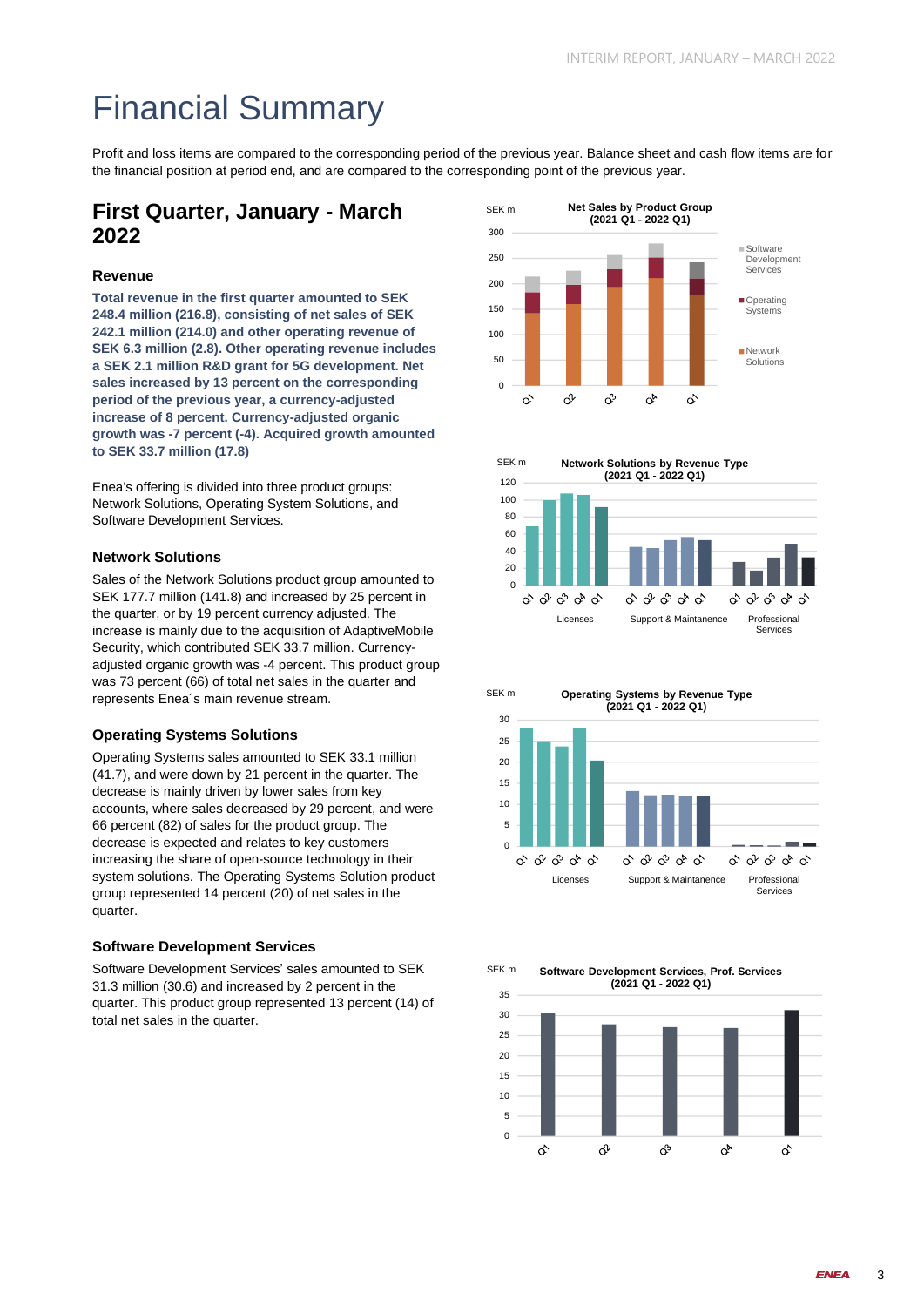### **Expenses and Earnings**

### **Costs of Goods and Services Sold**

In the first quarter of 2022, Enea's cost of goods and services sold totaled SEK 69.9 million (47.4), equivalent to a gross margin of 73.7 percent (79.1). Gross margin was negatively affected by the acquisition of AdaptiveMobile Security, which has a larger share of service revenue and a lower share of license revenue compared to Enea´s other software business.

### **Operating Expenses**

In the first quarter, operating expenses amounted to SEK 182.1 million (124.7), of which AdaptiveMobile Security's operating expenses were SEK 28.1 million. Expenses for share-based incentive programs were SEK 3.5 million (6.7) for the quarter, with this expense varying with the share price. Restructuring costs amounted to SEK 23.6 million (0). Depreciation and amortization of SEK 42.4 million (30.5) was charged to operating expenses.

### **Sales and Marketing Expenses**

Sales and marketing expenses were SEK 63.6 million (44.6) in the first quarter, or 26.3 percent (20.8) of net sales. Restructuring expenses were SEK 11.3 million (0) in the quarter. Depreciation and amortization of SEK 0.5 million (0.8) was charged to sales and marketing expenses.

### **Product Development Expenses**

Product development expenses were SEK 90.8 million (53.8) in the first quarter, of which the amortization of acquisition-related and capitalized development expenses was SEK 34.5 million (23.5) and restructuring costs were SEK 12.0 million (0). Product development expenses were 37.5 percent (25.1) of net sales in the quarter. SEK 27.9 million (30.8) was capitalized in the quarter. A total of 30 percent (28), excluding restructuring costs, of net sales were invested in product development in the quarter. Depreciation and amortization of SEK 36.3 million (23.9) was charged to product development expenses.

### **Administrative Expenses**

Administrative expenses were SEK 27.7 million (26.1), representing 11.4 percent (12.3) of net sales in the quarter. Depreciation and amortization of SEK 4.4 million (4.6) was charged to administrative expenses.

### **EBITDA**

EBITDA was SEK 38.8 million (75.1), representing an EBITDA margin of 16.0 percent (35.1).

Adjusted for non-recurring items, EBITDA was SEK 62.5 million (75.1), corresponding to an adjusted EBITDA margin of 25.8 percent (35.1).

### **Operating Profit/Loss**

Operating profit/loss was SEK -3.5 million (44.7), equivalent to an operating margin of -1.5 percent (20.9).

Adjusted for non-recurring items, operating profit amounted to SEK 20.1 million (44.7), corresponding to an adjusted operating margin of 8.3 percent (20.9).

### **Net Financial Income/Expense**

Net financial income/expense was SEK -4.8 million (4.3). External interest expenses were SEK -3.6 million (-2.3). Unrealized exchange rate fluctuations on financial assets had a negative impact of SEK -1.4 million (6.3) in the quarter.

### **Tax**

The tax expense in the quarter was SEK 0.1 million (-5.4). The effective tax rate is 1.6 per cent (11.0).

### **Profit/Loss for the Quarter**

Profit/loss after tax amounted to SEK -8.2 million (43.5) in the first quarter. Earnings per share amounted to SEK -0.38 (2.02).

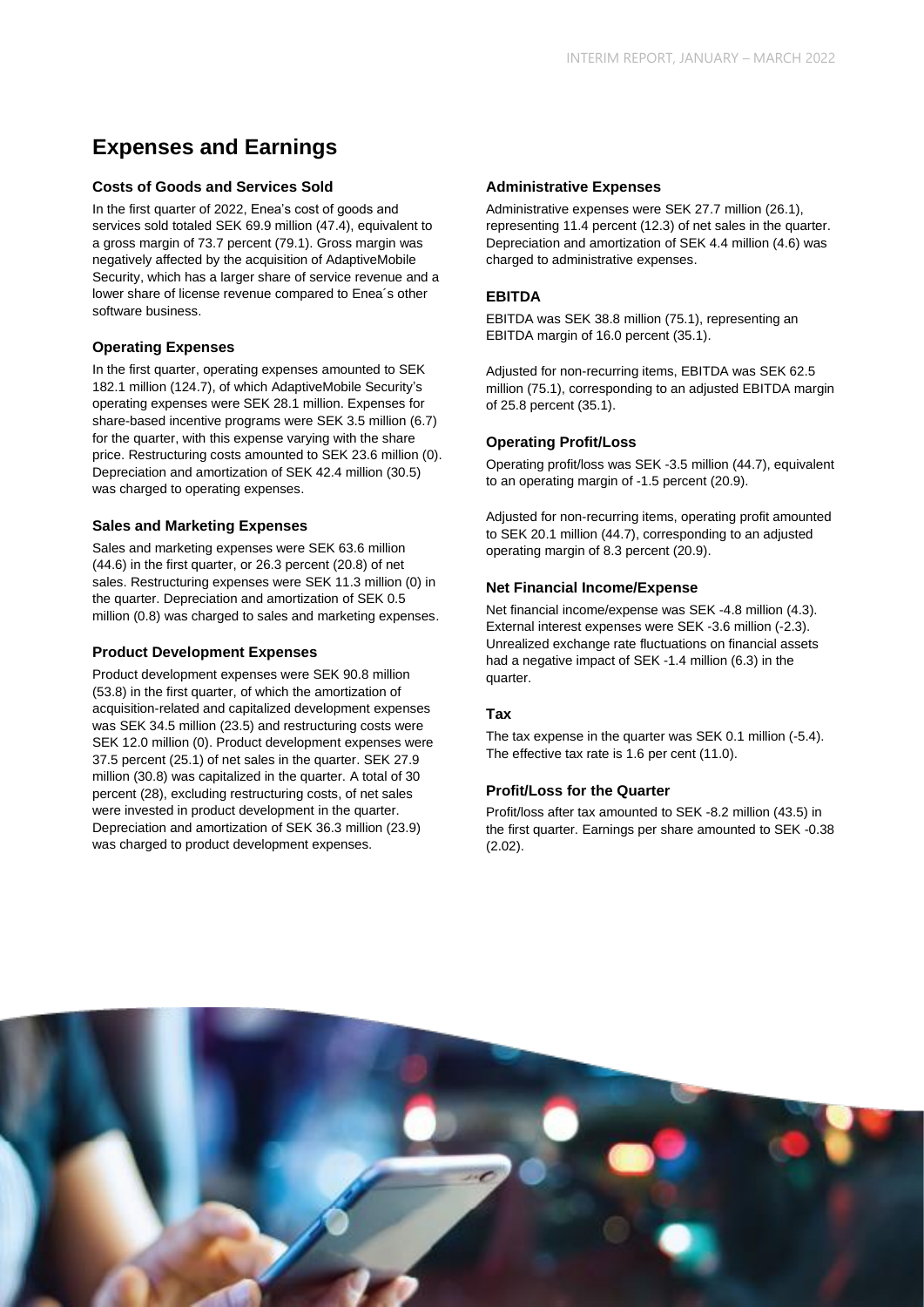### **Cash Flow and Financial Position**

### **Cash Flow**

The group generated cash flow from operating activities of SEK 3.9 million (68.8) in the quarter. Cash flow from investing activities amounted to SEK -30.1 million (-32.3), of which investments in intangible assets amounted to SEK - 27.9 million (-30.8) and purchases of property, plant and equipment amounted to SEK -2.2 million (-2.7). Cash flow from financing activities was SEK -46.3 million (-0.5). Purchases of treasury shares were SEK -0.3 million (0). Total cash flow for the period amounted to SEK -72.5 million (36.0).

### **Investments**

Investments in the quarter amounted to SEK 30.0 million (33.6). Depreciation, amortization, and impairment was SEK 37.8 million (26.0). Capitalized product development expenses amounted to SEK 27.9 million (30.8), and the related amortization and impairment was SEK 20.5 million (15.5). Depreciation of leased assets was SEK 4.6 million (4.4) for the quarter.

### **Financial Position**

At end of the quarter, net debt amounted to SEK 554.4 million (201.1), cash and cash equivalents were SEK 142.5 million (236.9), and interest-bearing bank debt amounted to 696.9 million (438.1). Interest-bearing liabilities were divided between non-current liabilities of SEK 474.4 million (291.7), and current liabilities of SEK 222.6 million (146.4).

The equity ratio was 59.6 percent (65.2), and total assets amounted to SEK 3,035.8 million (2,462.5) at period end. Net debt/EBITDA (12 months) was 1.64 (0.62).

### **Financing**

Enea has a SEK 70 million overdraft facility, of which SEK 0 million had been utilized at the end of the quarter. Enea also has four bank loans of SEK 80 million (arranged in January 2019), SEK 116 million (October 2019), SEK 96 million (October 2020), and EUR 40 million (July 2021). All loans will be refinanced according to the new loan agreement that was arranged after quarter end. The new facilities have a threeyear term and include the customary covenants. The covenants were satisfied as of 31 March 2022. The remaining liability as of 31 March was SEK 705 million.



50%

 $\mathcal{L}$ 

 $\hat{\alpha}^{\prime}$ 

ನಿ

 $\alpha^{\triangleright}$ 

 $\hat{C}$ 

55%

**FNFA** 

5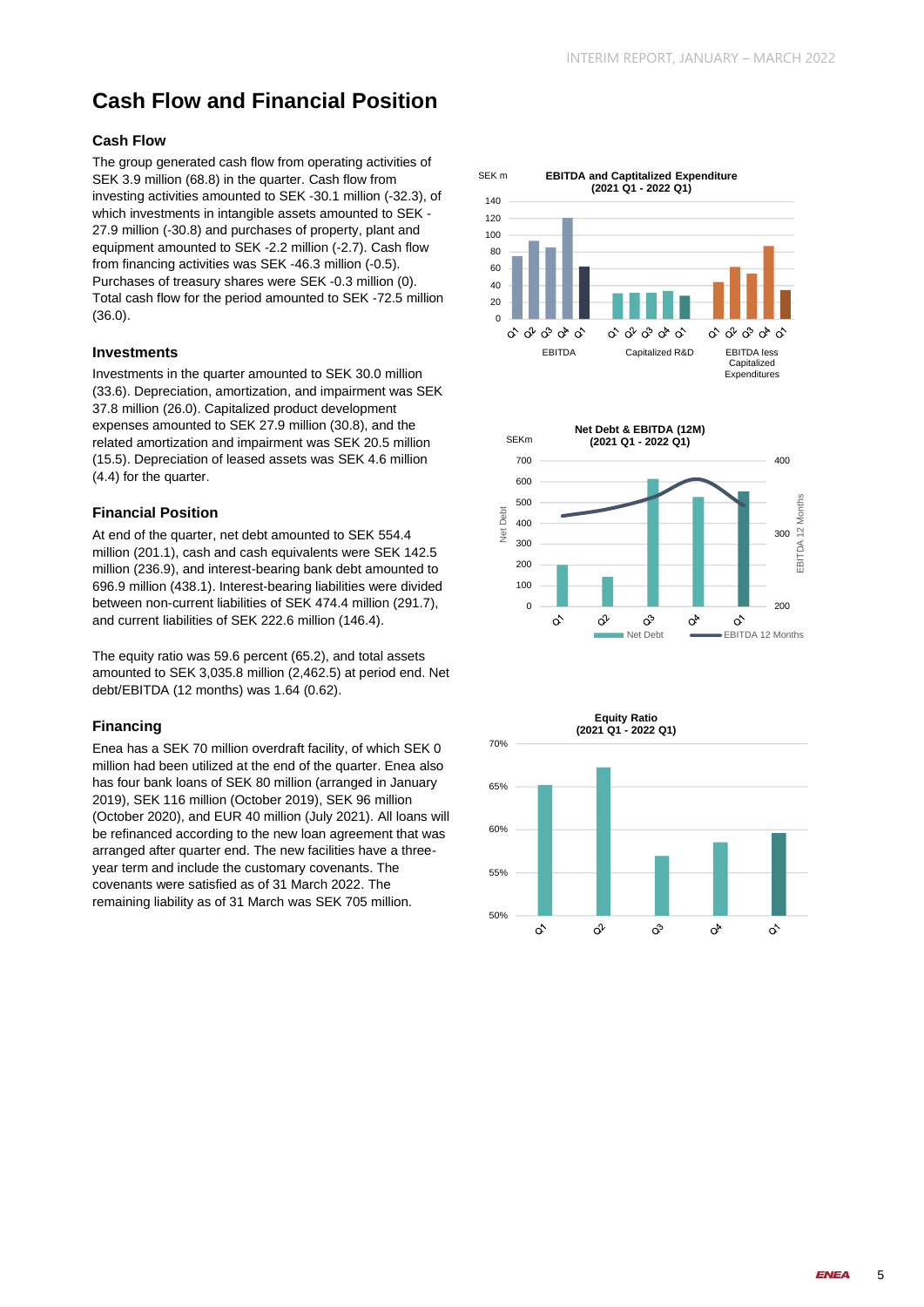### Other Disclosures

### **Parent Company**

The parent company's net sales for January to March amounted to SEK 11.0 million (13.6) and profit/loss before appropriations and tax was SEK -19.1 million (-10.9). The parent company's net financial income/ expense was SEK - 0.1 million (-0.5), and cash and cash equivalents were SEK 0 million (0) at period end. The parent company's investments in the quarter were SEK 0.1 million (1.4). The parent company had 19 (16) employees at the end of the period. The parent company is non-operational, and its risks primarily relate to the operations of subsidiaries.

### **Employees**

At the end of the quarter, the group had 724 (660) employees. The increase of staff related to acquisitions is 132.

### **Share-based incentive programs**

Enea has two outstanding long-term incentive programs.

LTIP19 was approved by the AGM in 2019 and includes approximately 25 senior executives and key employees. Granting of shares is based on Enea's growth of earnings per share in the financial years 2019-2021. Maximum granting in LTIP19 is 438,000 shares, according to AGM resolution. The outcome of the program is computed at 117,536 shares, or 29% of maximum.

LTIP21 was approved by the AGM in 2021 and includes approximately 30 senior executives and key employees. Granting of shares is based on Enea's growth of earnings per share in the financial years 2021-2024. Maximum granting in LTIP21 is 243,000 shares, according to AGM resolution.

The provision for expenses related to these programs amounted to SEK 3.5 million (6.7) in the quarter.

### **Share Issue and Repurchase of Treasury Shares**

In the first quarter, Enea issued and repurchased 243,000 class C shares to finance the LTIP19 share-based incentive program. Shares corresponding to a total of some 1.5 per cent of outstanding shares and 0.5 percent of the total number of votes of the company were repurchased under the program for a total value of SEK 22 million. Enea held 373,500 treasury shares at the end of the period, or 1.7 percent of the total number of shares. The Board of Directors' opinion is that enough shares have been repurchased to enable delivery of shares under the outstanding programs.

### **The Share and Shareholders**

Enea is listed on Nasdaq Stockholm [ENEA]. There is a total of 21,615,231 ordinary shares outstanding and 243,000 class C shares.

The company's largest shareholders are Per Lindberg with 34.1 percent, Swedbank Robur Fonder with 8.6 percent, Handelsbanken Fonder with 7.0 percent, and C WorldWide Asset Management with 4.8 percent. The 20 largest

shareholders hold a total of 74.5 percent of the capital and votes of the company. There were no significant changes of the ownership since end of the previous quarter.

### **Annual General Meeting**

The AGM 2022 will be held on 5 May. The AGM will be conducted exclusively by advance (postal) voting. The notice convening the AGM was published on Enea's website on 25 March 2022.

### **Nomination Committee**

In consultation with the largest shareholders, the Chairman of the Board of Enea AB has established a Nomination Committee for the AGM 2022, with the following members: Per Lindberg, Jan Dworsky (Swedbank Robur Fonder), Niklas Johansson (Handelsbanken Fonder), Henrik Söderberg (C WorldWide Asset Management) and Anders Lidbeck (Chairman of Enea AB). The Nomination Committee has appointed Per Lindberg as Chairman. The duty of the Nomination Committee is to submit proposals for the Chairman and other members of the Board, and fees and other compensation for work on the Board to each of the Board members, to the AGM. The Nomination Committee should also submit proposals on the election and remuneration of auditors. The Nomination Committee should also submit proposals on the process for appointing a nomination committee for the AGM 2023.

### **Financial Assets and Liabilities**

The group applies IFRS 13. This Standard requires disclosures regarding uncertainty in valuations based on the three levels used for financial instruments.

*Level 1:* Fair value of financial instruments traded on an active market is based on listed market prices on the reporting date. A market is regarded as active if listed prices from a stock exchange, broker, industry group, pricing service or supervisory authority are readily and regularly available and if these prices represent actual and regularly occurring arm's length market transactions. The listed market price used for the group's financial assets is the current purchase price for corporate bonds. These are level 1 instruments.

*Level 2:* Fair value of financial instruments not traded on an active market (e.g. OTC derivatives are measured with the aid of valuation techniques). The group uses currency derivatives for hedging purposes. Currency hedges are measured at market value by conducting an early allocation of the currency hedge to determine what the forward price would be if the maturity were at the reporting date. As of 31 March 2022, the group's currency hedges amounted to a receivable of SEK 1.0 million, which is the total of level 2.

*Level 3:* The group does not report any financial instruments at level 3 as of 31 March 2022.

For other financial assets and liabilities, carrying amount is consistent with fair value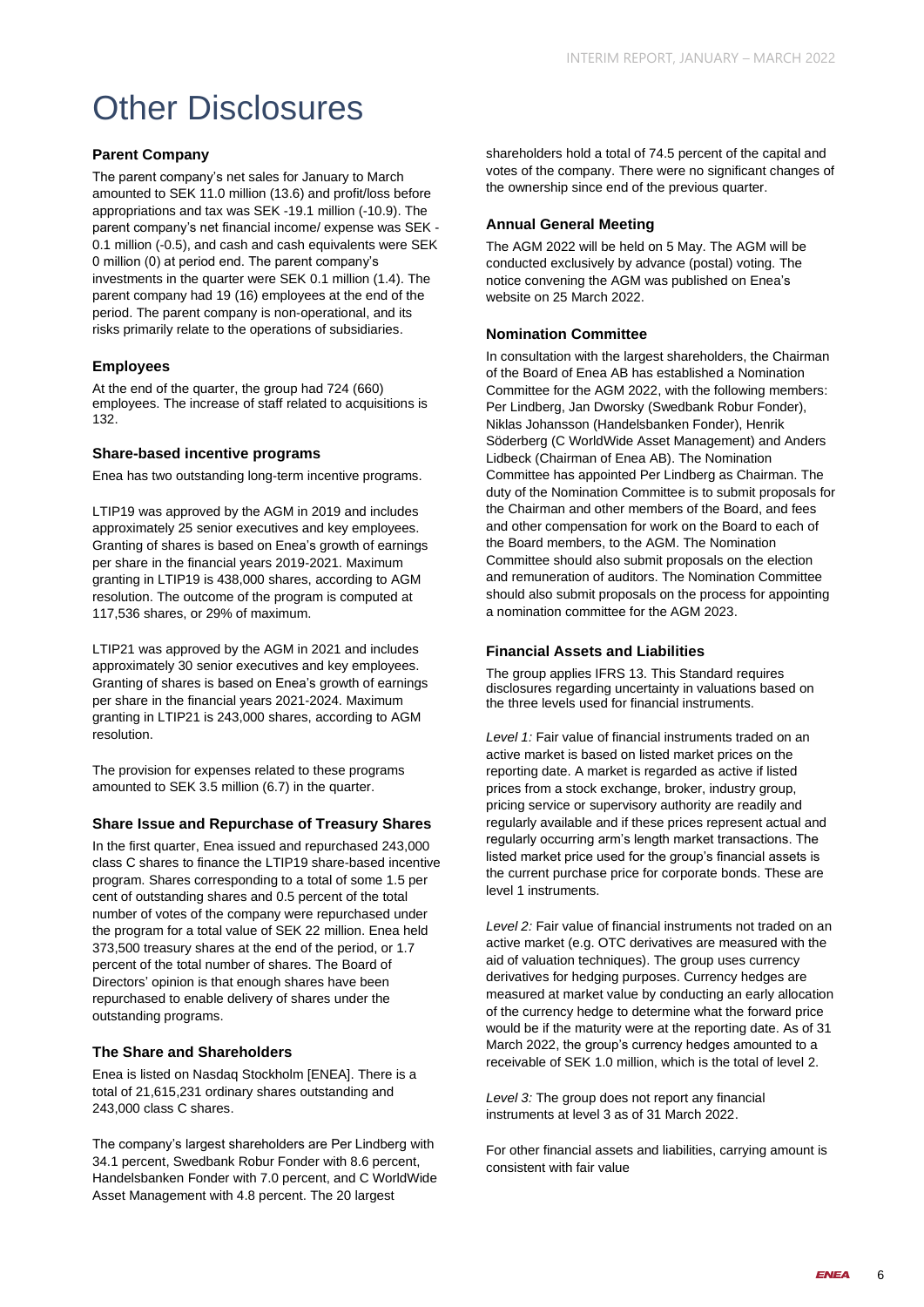| Allocation by level in fair<br>value measurement, 31<br>March, SEK m | Level1 | Level 2 | Level 3 | Total |  |  |
|----------------------------------------------------------------------|--------|---------|---------|-------|--|--|
| Derivative instruments used for hedging purposes:                    |        |         |         |       |  |  |
| Currency derivatives                                                 |        | 1.0     |         | 1.0   |  |  |
| Total                                                                |        | 1.0     |         | 1.0   |  |  |

### **Accounting Policies**

This Interim Report has been prepared in accordance with IAS 34 Interim Financial Reporting, which is consistent with Swedish legislation by applying RFR's (the Swedish Financial Reporting Board) recommendation RFR 1, Supplementary Accounting Rules for Groups, and RFR 2, Accounting for Legal Entities, for the parent company. The same accounting policies, definitions of key figures and computation methods have been applied as in the most recent annual accounts of the group and the parent company, unless otherwise stated below.

### **Material Risks and Uncertainties**

Enea is mainly active in cybersecurity and telecommunication. The corona pandemic is having a major negative impact on the global economy, affecting some customers' risk appetites and willingness to invest. For Enea, this means some projects being delayed or aborted. Meanwhile, the underlying drivers of telecommunication, involving a continued focus on virtualization, 5G and increased network capacity, remain. One effect of the corona pandemic has been traffic volumes in networks increasing, as many students and business employees work from home. This effect is likely to be partly transient, even if more widespread usage of digital tools and remote working do become a permanent change.

Enea's business strategy is based on developing new products and refining existing solutions, which means substantial investments. At quarter-end, capitalized development expenses amounted to SEK 281.0 million (238.3).

Investments target markets with high growth and profitability potential, after thorough analysis. If despite this, products fail to achieve technical or financial success, the company's business and financial position may be negatively affected. This may lead to changes in strategies and priorities.

Since there were no other significant changes to material risks and uncertainties in the quarter, the reader is referred to the review on pages 34-37 of the most recent Annual Report.

### **Long-term Ambition**

Enea's mission is to be a world-leading supplier of software components for telecommunication and cybersecurity. The market for data management in 5G, virtualization, and advanced cybersecurity is entering an exciting phase, where Enea can challenge established competitors and win market shares with innovative products and new business models. Overall, its ambition is to increase revenue robustly through the coming years, with an operating margin exceeding 20 percent, through organic growth in Network Solutions, plus complementary strategic acquisitions that advance Enea's market position. This ambition means passing yearly net sales of SEK 1.5 billion by 2023. The operating margin will vary between quarters, tracking growth. Growth and earnings performance will vary during years and between quarters, primarily due to how individual transactions occur, and the progress of royalty streams.

### **Outlook for 2022**

Individual deals and licensing revenues may cause variations in revenues between individual quarters. This effect has increased as Network Solutions represent a larger share of our total net sales. Our long-term target of sales growth and an operating profit above 20 percent remains, but an uncertain macro environment and a weak first quarter means that we now judge it challenging to reach the profitability target during 2022.

The Board of Directors Kista, Sweden April 27, 2022

This Interim Report has not been examined by the company's Auditors*.* This document is a translation of the original Swedish interim Report, which was formally approved by the Board of Directors

*This is information that Enea AB (publ) is required to publish under the EU Market Abuse Regulation. The information was submitted for publication on the authority of Jan Häglund on 27 April 2022 at 7:20 a.m.*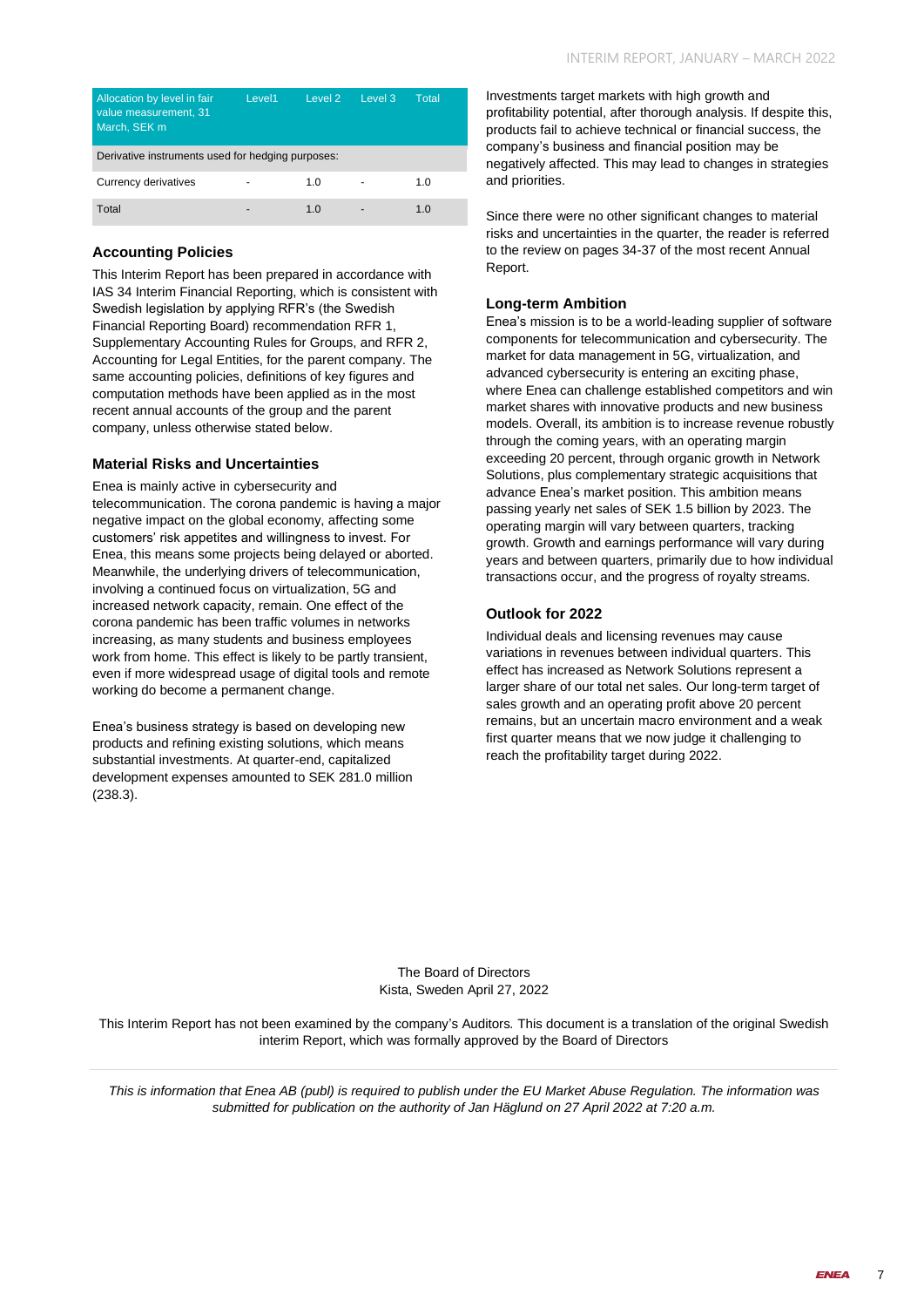### **Consolidated Statement of Comprehensive Income**

|                                                                            | Jan-Mar |         | 12 months | Full year |  |
|----------------------------------------------------------------------------|---------|---------|-----------|-----------|--|
| SEK <sub>m</sub>                                                           | 2022    | 2021    | Apr-Mar   | 2021      |  |
| Net sales                                                                  | 242.1   | 214.0   | 1,003.7   | 975.6     |  |
| Other operating revenue                                                    | 6.3     | 2.8     | 28.2      | 24.7      |  |
| <b>Total revenue</b>                                                       | 248.4   | 216.8   | 1,031.9   | 1,000.3   |  |
| Cost of goods and service sold                                             | $-69.9$ | $-47.4$ | $-243.3$  | $-220.9$  |  |
| Gross profit                                                               | 178.5   | 169.4   | 788.6     | 779.5     |  |
| Sales and marketing costs                                                  | $-63.6$ | $-44.6$ | $-201.0$  | $-181.9$  |  |
| R&D costs                                                                  | $-90.8$ | $-53.8$ | $-303.1$  | $-266.2$  |  |
| General and administration costs                                           | $-27.7$ | $-26.3$ | $-116.8$  | $-115.4$  |  |
| Operating profit 1) 2) 3) 4)                                               | $-3.5$  | 44.7    | 167.8     | 216.0     |  |
| Net financial income/expense                                               | $-4.8$  | 4.3     | $-3.9$    | 5.2       |  |
| Profit before tax                                                          | $-8.3$  | 48.9    | 163.9     | 221.2     |  |
| Tax                                                                        | 0.1     | $-5.4$  | $-15.4$   | $-20.9$   |  |
| Net profit for the period                                                  | $-8.2$  | 43.5    | 148.5     | 200.3     |  |
|                                                                            |         |         |           |           |  |
| OTHER COMPREHENSIVE INCOME                                                 |         |         |           |           |  |
| Items that may be reclassified to profit or loss                           |         |         |           |           |  |
| Change in hedging reserve, after tax                                       | $-0.4$  | $-1.8$  | $-1.2$    | $-2.6$    |  |
| Exchange rate differences                                                  | 37.5    | 72.8    | 73.0      | 108.3     |  |
| Items that will not be reclassified to profit or loss                      |         |         |           |           |  |
| Pension obligations                                                        |         | 0.3     | 0.7       | 1.0       |  |
| Total comprehensive income for the period, net of tax                      |         |         |           |           |  |
|                                                                            | 28.9    | 114.9   | 221.0     | 307.0     |  |
| Profit for the period attributable to equity holders of the parent company | $-8.2$  | 43.5    | 148.5     | 200.3     |  |
| Comprehensive income for the period attributable to equity holders of the  |         |         |           |           |  |
| parent company                                                             | 28.9    | 114.9   | 221.0     | 307.0     |  |
| 1) including depreciation and write-down of tangible assets                | 3.2     | 2.5     | 12.0      | 11.3      |  |
| 2) Including amortization and write-down of intangible assets              |         |         |           |           |  |
| 3) Including amortization of right-to-use assets                           | 34.6    | 23.6    | 140.4     | 129.4     |  |
|                                                                            | 4.6     | 4.4     | 18.5      | 18.4      |  |
|                                                                            |         |         |           |           |  |
| 4) Non-recurring items included in operating profit                        |         |         |           |           |  |
| Operating profit including non-recurring items                             | $-3.5$  | 44.7    | 167.8     | 216.0     |  |
| Write-down                                                                 |         |         | 20.1      | 20.1      |  |
| Restructuring costs                                                        | 23.6    |         | 25.5      | 1.9       |  |
| Transaction costs related to acquisitions                                  |         |         | 12.5      | 12.5      |  |
| Operating profit excluding non-recurring items                             | 20.1    | 44.7    | 225.9     | 250.4     |  |

### **Key Figures - Income Statement**

|                                                    | Jan-Mar |      | 12 months | Full year |  |
|----------------------------------------------------|---------|------|-----------|-----------|--|
| SEK m                                              | 2022    | 2021 | Apr-Mar   | 2021      |  |
| Earnings per share (SEK)                           | $-0.38$ | 2.02 | 6.90      | 9.30      |  |
| Earnings per share after full dilution (SEK)       | $-0.38$ | 2.02 | 6.86      | 9.30      |  |
| Average number of shares before dilution (million) | 21.5    | 21.5 | 21.5      | 21.5      |  |
| Average number of shares after dilution (million)  | 21.5    | 21.5 | 21.7      | 21.5      |  |
| Net sales growth (%)                               | 13      | -3   | 11        | 7         |  |
| Gross margin (%)                                   | 73.7    | 79.1 | 78.6      | 79.9      |  |
| EBITDA (SEK m)                                     | 38.8    | 75.1 | 338.7     | 375.0     |  |
| Operating costs as % of revenue                    |         |      |           |           |  |
| - Sales and marketing costs                        | 26.3    | 20.8 | 20.0      | 18.6      |  |
| - R&D costs                                        | 37.5    | 25.1 | 30.2      | 27.3      |  |
| - G&A costs                                        | 11.4    | 12.3 | 11.6      | 11.8      |  |
| Operating margin excl. non-recurring items (%)     | 8.3     | 20.9 | 22.5      | 25.7      |  |
| Operating margin (%)                               | $-1.5$  | 20.9 | 16.7      | 22.1      |  |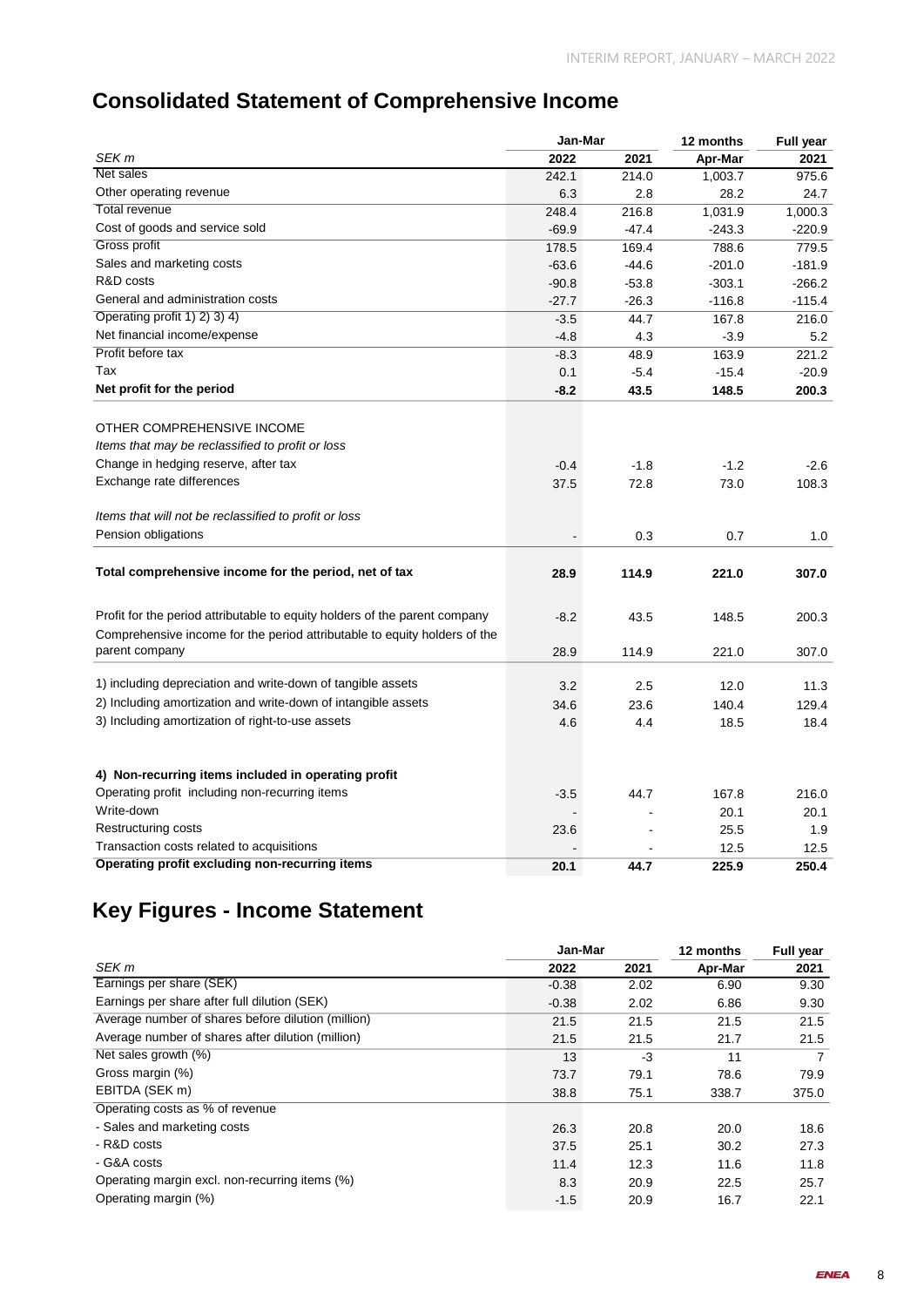### **Consolidated Statement of Financial Position**

|                                             | 31 Mar  | 31 Mar  | 31 dec  |
|---------------------------------------------|---------|---------|---------|
| SEK <sub>m</sub>                            | 2022    | 2021    | 2021    |
| <b>ASSETS</b>                               |         |         |         |
| Intangible assets                           | 2,338.9 | 1,801.9 | 2,313.4 |
| - goodwill                                  | 1,620.9 | 1,278.7 | 1,595.6 |
| - capitalized development                   | 281.0   | 238.3   | 269.7   |
| - product rights                            | 66.4    | 56.6    | 69.1    |
| - customer contracts                        | 307.0   | 163.6   | 314.7   |
| - trademarks                                | 27.0    | 24.3    | 26.7    |
| - right-to-use assets                       | 36.0    | 39.5    | 36.9    |
| - other intangible asssts                   | 0.5     | 0.9     | 0.6     |
| Inventories, tools and installations        | 24.6    | 22.3    | 25.6    |
| Deferred tax assets                         | 19.9    | 16.8    | 24.7    |
| Other fixed assets                          | 4.3     | 5.0     | 4.3     |
| <b>Total fixed assets</b>                   | 2,387.8 | 1,846.0 | 2,368.0 |
| Current receivables                         | 505.4   | 379.5   | 454.0   |
| Cash and cash equivalents                   | 142.5   | 236.9   | 211.4   |
| <b>Total current assets</b>                 | 648.0   | 616.5   | 665.3   |
| <b>Total assets</b>                         | 3,035.8 | 2,462.5 | 3,033.3 |
| <b>EQUITY and LIABILITIES</b>               |         |         |         |
| <b>Equity</b>                               | 1,809.4 | 1,606.0 | 1,776.0 |
| <b>Provisions</b>                           | 2.6     | 2.1     | 2.0     |
| Long-term liabilities                       |         |         |         |
| Deferred tax liabilities                    | 125.4   | 98.6    | 124.3   |
| Long-term liabilities, interest-bearing     | 474.4   | 291.7   | 469.8   |
| Long-term liabilities, non-interest-bearing | 22.9    | 15.4    | 21.6    |
| Long-term liabilities, leasing              | 20.8    | 23.8    | 21.4    |
| <b>Total long-term liabilities</b>          | 643.4   | 429.4   | 637.1   |
| <b>Current liabilities</b>                  |         |         |         |
| Current liabilities, interest-bearing       | 222.6   | 146.4   | 268.8   |
| Current liabilities, non-interest-bearing   | 341.6   | 262.0   | 332.4   |
| Current liabilities, leasing                | 16.1    | 16.6    | 16.9    |
| <b>Total current liabilities</b>            | 580.3   | 425.0   | 618.1   |
| <b>Total equity and liabilities</b>         | 3,035.8 | 2,462.5 | 3,033.3 |

### **Consolidated Statement of Changes in Equity**

|                                           | 31 Mar  | 31 Mar  | 31 dec  |
|-------------------------------------------|---------|---------|---------|
| SEK m                                     | 2022    | 2021    | 2021    |
| At beginning of period                    | 1,776.0 | 1.487.5 | 1,487.5 |
| Total comprehensive income for the period | 28.9    | 114.9   | 307.0   |
| New share issue                           | 0.3     |         |         |
| Share saving program                      | 4.5     | 3.7     | 3.2     |
| Repurchasing of own shares                | $-0.3$  |         | $-21.7$ |
| At end of period                          | 1,809.4 | 1,606.0 | 1,776.0 |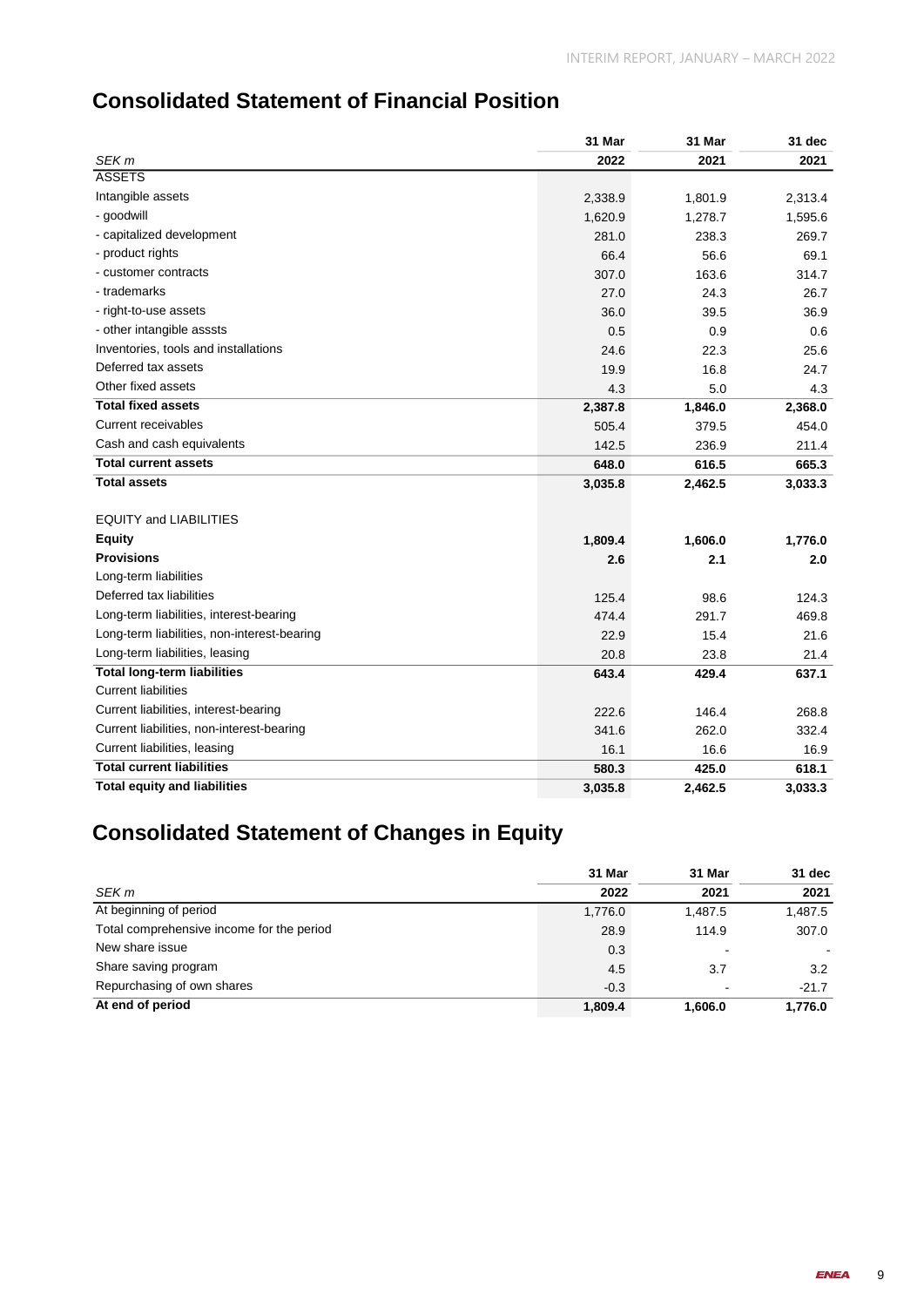### **Consolidated Statement of Cash Flows**

|                                                                                 |         | Jan-Mar |          |  |
|---------------------------------------------------------------------------------|---------|---------|----------|--|
| SEK m                                                                           | 2022    | 2021    | 2021     |  |
| Profit before tax                                                               | $-8.3$  | 48.9    | 221.2    |  |
| Adjustment for non-cash items                                                   | 48.6    | 33.3    | 158.3    |  |
| Tax paid/received                                                               | $-1.0$  | $-2.3$  | $-12.1$  |  |
| Operating cash flow before changes in working capital                           | 39.2    | 79.9    | 367.3    |  |
| Cash flow from changes in working capital                                       | $-35.4$ | $-11.1$ | $-33.6$  |  |
| Cash flow from operating activities                                             | 3.9     | 68.8    | 333.7    |  |
| Cash flow from investing activities                                             | $-30.1$ | $-32.3$ | $-138.4$ |  |
| Cash flow from acquisition of operations, net                                   | $-0.0$  |         | $-379.4$ |  |
| Cash flow from financing activities, raising of loans                           | 4.7     | 3.9     | 413.0    |  |
| Cash flow from financing activities, amortization of loans                      | $-46.4$ |         | $-181.5$ |  |
| Cash flow from financing activities, amortization of lease liability            | $-4.6$  | -4.4    | $-18.3$  |  |
| Cash flow from financing activities, repurchase of shares                       | $-0.3$  |         | $-21.7$  |  |
| Cash flow from financing actyities, new share issue including transaction costs | 0.3     |         |          |  |
| Cash flow for the period                                                        | $-72.5$ | 36.0    | 7.5      |  |
| Cash and cash equivalents at the beginning of period                            | 211.4   | 195.1   | 195.1    |  |
| Exchange rate difference in cash and cash equivalents                           | 3.6     | 5.9     | 8.8      |  |
| Cash and cash equivalents at the end of period                                  | 142.5   | 236.9   | 211.4    |  |

### **Key Figures - Balance Sheet and Cash Flow Statement**

|                                                     | Jan-Mar |       | 12 months | <b>Full year</b> |
|-----------------------------------------------------|---------|-------|-----------|------------------|
| SEK m                                               | 2022    | 2021  | Apr-Mar   | 2021             |
| Cash and cash equivalents (SEK m)                   | 142.5   | 236.9 | 142.5     | 211.4            |
| Equity ratio (%)                                    | 59.6    | 65.2  | 59.6      | 58.6             |
| Equity per share (SEK)                              | 84.2    | 74.6  | 84.2      | 82.7             |
| Cash flow from operating activities per share (SEK) | $-1.6$  | 3.2   | 12.5      | 15.5             |
| Net debt (SEK m)                                    | 554.4   | 201.1 | 554.4     | 527.3            |
| Number of employees at end of period                | 724     | 660   | 724       | 772              |
| Return on equity (%)                                |         |       | 8.7       | 12.3             |
| Return on capital employed (%)                      |         |       | 13.8      | 14.0             |
| Return on assets (%)                                |         |       | 11.7      | 11.8             |
|                                                     |         |       |           |                  |

### **Parent Company**

### **Income Statement Balance Sheet**

|                                 | Jan-Mar | <b>Full year</b> |         |
|---------------------------------|---------|------------------|---------|
| SEK <sub>m</sub>                | 2022    | 2021             | 2021    |
| Revenue                         | 11.0    | 13.6             | 51.2    |
| Operating costs                 | $-30.0$ | $-24.0$          | $-81.8$ |
| Operating profit                | $-19.0$ | $-10.4$          | $-30.6$ |
| Financial net                   | $-0.1$  | $-0.5$           | $-0.7$  |
| Profit/loss after financial net | $-19.1$ | $-10.9$          | $-31.3$ |
| Appropriations                  |         |                  | 30.5    |
| Profit/loss before tax          | $-19.1$ | $-10.9$          | $-0.8$  |
| Tax                             | 3.9     | 2.2              |         |
| Net profit/loss for the perio   | $-15.2$ | -8.7             | -0.8    |

| Jan-Mar |                  | <b>Full year</b> |                                     | 31 Mar  |         | 31 Dec  |
|---------|------------------|------------------|-------------------------------------|---------|---------|---------|
| 022     | 2021             | 2021             | SEK m                               | 2022    | 2021    | 2021    |
| 1.0     | 13.6             | 51.2             | <b>ASSETS</b>                       |         |         |         |
| 0.0     | $-24.0$          | $-81.8$          | Fixed assets                        | 212.9   | 213.4   | 213.1   |
| 9.0     | $-10.4$          | $-30.6$          | <b>Current assets</b>               | 1,369.0 | 1,118.7 | 1,426.2 |
| 0.1     | $-0.5$           | $-0.7$           | <b>Total assets</b>                 | 1,581.9 | 1,332.1 | 1,639.4 |
| 9.1     | $-10.9$          | $-31.3$          | <b>EQUITY AND LIABILITIES</b>       |         |         |         |
|         |                  | 30.5             | Equity                              | 821.8   | 846.6   | 832.5   |
| 9.1     | $-10.9$          | $-0.8$           | Untaxed reserves                    | 2.7     | 3.7     | 2.7     |
| 3.9     | $2.2\phantom{0}$ |                  | Long-term liabilities, interest-    |         |         |         |
| 5.2     | $-8.7$           | -0.8             | bearing                             | 474.4   | 291.7   | 469.8   |
|         |                  |                  | Current liabilities, interest-      |         |         |         |
|         |                  |                  | bearing                             | 221.8   | 141.4   | 267.3   |
|         |                  |                  | Current liabilities, other          | 61.2    | 48.7    | 67.0    |
|         |                  |                  | <b>Total equity and liabilities</b> | 1.581.9 | 1.332.1 | 1,639.4 |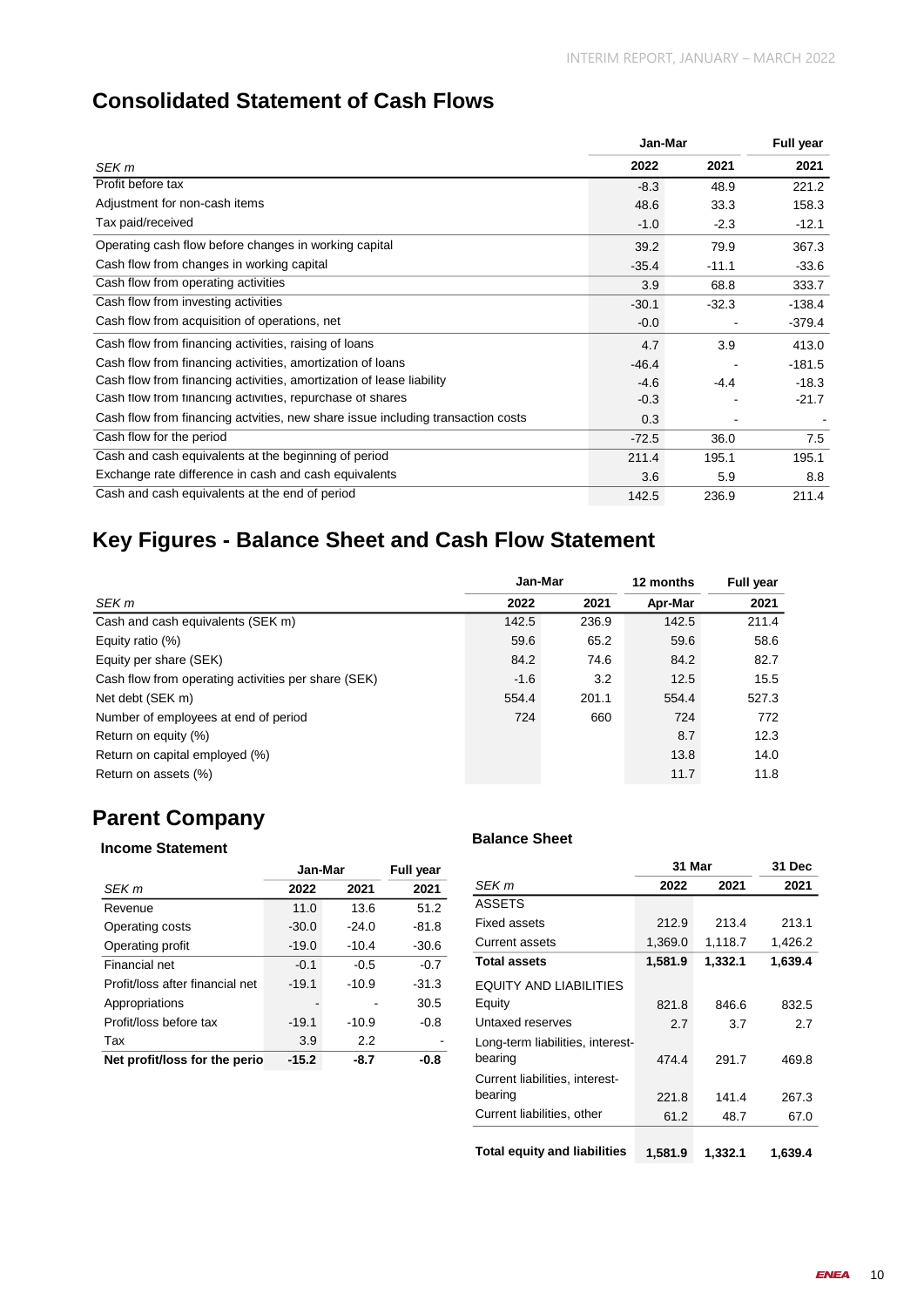### **Quarterly Data\***

|                                         | 2022    | 2021    |          |         |         | 2020     |         |          |         | 2019     |
|-----------------------------------------|---------|---------|----------|---------|---------|----------|---------|----------|---------|----------|
| SEK m                                   | Kv1     | Kv4     | Kv3      | Kv2     | Q1      | Q4       | Q3      | Q2       | Q1      | Q4       |
| <b>INCOME STATEMENT</b>                 |         |         |          |         |         |          |         |          |         |          |
| Net sales                               | 242.1   | 279.2   | 256.6    | 225.8   | 214.0   | 248.0    | 206.4   | 239.0    | 221.7   | 258.0    |
| Other operating revenue                 | 6.3     | 14.2    | 2.4      | 5.3     | 2.8     | 4.4      | 2.3     | 2.3      | 5.0     | 2.8      |
| Cost of goods and services sold         | $-69.9$ | $-67.1$ | $-58.6$  | $-47.7$ | $-47.4$ | $-51.7$  | $-46.5$ | $-56.2$  | $-62.4$ | -58.5    |
| Gross profit                            | 178.5   | 226.3   | 200.4    | 183.4   | 169.4   | 200.6    | 162.3   | 185.1    | 164.3   | 202.3    |
|                                         |         |         |          |         |         |          |         |          |         |          |
| Sales and marketing costs               | $-63.6$ | $-47.6$ | $-48.3$  | $-41.5$ | $-44.6$ | $-48.0$  | $-44.9$ | $-54.3$  | $-55.2$ | $-53.8$  |
| R&D costs                               | $-90.8$ | $-92.8$ | $-64.9$  | $-54.7$ | $-53.8$ | $-62.8$  | $-45.7$ | $-46.3$  | $-61.3$ | $-59.8$  |
| General and administration costs        | $-27.7$ | $-24.8$ | $-39.2$  | $-25.1$ | $-26.3$ | $-25.7$  | $-28.8$ | $-25.3$  | $-25.2$ | $-31.8$  |
| Operating profit                        | $-3.5$  | 61.1    | 48.1     | 62.1    | 44.7    | 64.2     | 42.8    | 59.1     | 22.6    | 57.0     |
| Net financial income/expense            | $-4.8$  | $-4.6$  | 9.2      | $-3.7$  | 4.3     | $-14.9$  | $-6.3$  | $-4.2$   | 1.0     | $-26.0$  |
| Profit before tax                       | $-8.3$  | 56.6    | 57.2     | 58.4    | 48.9    | 49.2     | 36.5    | 54.9     | 23.5    | 30.9     |
| Tax                                     | 0.1     | $-2.0$  | $-7.0$   | $-6.5$  | $-5.4$  | $-1.8$   | $-5.4$  | $-8.1$   | $-6.5$  | $-2.8$   |
| Net profit for the period               | $-8.2$  | 54.5    | 50.2     | 52.0    | 43.5    | 47.4     | 31.1    | 46.8     | 17.0    | 28.2     |
| Other comprehensive income              | 37.0    | 37.9    | 27.7     | $-30.2$ | 71.3    | $-113.4$ | $-34.2$ | $-108.7$ | 108.2   | $-62.5$  |
| <b>Total comprehensive income</b>       | 28.9    | 92.4    | 77.9     | 21.8    | 114.9   | $-66.0$  | $-3.1$  | -61.9    | 125.2   | $-34.3$  |
|                                         |         |         |          |         |         |          |         |          |         |          |
| <b>BALANCE SHEET</b>                    |         |         |          |         |         |          |         |          |         |          |
| Intangible assets                       | 2,338.9 | 2,313.4 | 2,305.5  | 1,777.6 | 1,801.9 | 1,734.5  | 1,669.5 | 1,695.3  | 1,784.7 | 1,672.3  |
| Other fixed assets                      | 44.6    | 50.3    | 36.3     | 35.5    | 39.1    | 40.7     | 30.1    | 26.6     | 27.7    | 27.6     |
|                                         |         |         |          |         |         |          |         |          |         |          |
| Other financial fixed assets            | 4.3     | 4.3     | 5.0      | 5.1     | 5.0     | 6.1      | 4.0     | 3.4      | 3.4     | 3.4      |
| Current receivables                     | 505.4   | 454.0   | 461.0    | 353.0   | 379.5   | 357.5    | 347.0   | 371.4    | 388.9   | 364.3    |
| Cash and cash equivalents               | 142.5   | 211.4   | 176.4    | 250.5   | 236.9   | 195.1    | 180.0   | 184.5    | 170.3   | 146.1    |
| <b>Total assets</b>                     | 3,035.8 | 3,033.3 | 2,984.1  | 2,421.7 | 2,462.5 | 2,334.0  | 2,230.6 | 2,281.2  | 2,375.1 | 2,213.8  |
| Shareholders' equity                    | 1,809.4 | 1,776.0 | 1,699.4  | 1,629.2 | 1,606.0 | 1,487.5  | 1,553.1 | 1,552.2  | 1,611.5 | 1,481.3  |
| Long-term liabilities, interest-bearing | 495.2   | 491.2   | 592.1    | 181.2   | 315.5   | 317.7    | 245.7   | 246.4    | 283.6   | 283.6    |
| bearing                                 | 150.8   | 147.9   | 146.6    | 116.2   | 116.1   | 115.0    | 105.1   | 102.5    | 103.1   | 99.0     |
| Current liabilities, interest-bearing   | 238.7   | 285.8   | 240.2    | 247.3   | 163.0   | 159.0    | 87.2    | 134.5    | 105.1   | 117.0    |
| bearing                                 | 341.6   | 332.4   | 305.9    | 247.7   | 262.0   | 254.9    | 239.5   | 245.7    | 271.7   | 232.9    |
|                                         |         |         |          |         |         |          |         |          |         |          |
| <b>Total equity and liabilities</b>     | 3,035.8 | 3,033.3 | 2,984.1  | 2,421.7 | 2,462.5 | 2,334.0  | 2,230.6 | 2,281.2  | 2,375.1 | 2,213.8  |
|                                         |         |         |          |         |         |          |         |          |         |          |
| <b>CASH FLOW</b>                        |         |         |          |         |         |          |         |          |         |          |
| Cash flow from operating activities     | 3.9     | 142.4   | 28.3     | 94.3    | 68.8    | 61.5     | 82.8    | 67.7     | 62.2    | 48.6     |
| Cash flow from investing activities     | $-30.1$ | $-38.3$ | $-34.8$  | $-33.1$ | $-32.3$ | $-31.2$  | $-34.6$ | $-34.9$  | $-30.2$ | $-22.2$  |
| Cash flow from financing activities     | $-46.3$ | $-73.5$ | 310.2    | $-44.6$ | $-0.5$  | 86.7     | $-52.3$ | $-8.1$   | $-17.4$ | $-223.4$ |
| Cash flow for the period                | $-72.5$ | 30.6    | 303.7    | 16.6    | 36.0    | 116.9    | -4.0    | 24.6     | 14.6    | $-197.0$ |
|                                         |         |         |          |         |         |          |         |          |         |          |
| Cash flow from acquisition of           |         |         |          |         |         |          |         |          |         |          |
| operation:                              |         |         |          |         |         |          |         |          |         |          |
| Cash flow for the period, from          |         |         |          |         |         |          |         |          |         |          |
| acquisition of operation                | $-0.0$  | $-0.0$  | $-379.3$ |         |         | $-90.5$  | ÷,      |          |         | $-47.1$  |
| Total cash flow for the period          | $-72.5$ | 30.6    | $-75.7$  | 16.6    | 36.0    | 26.5     | -4.0    | 24.6     | 14.6    | $-244.2$ |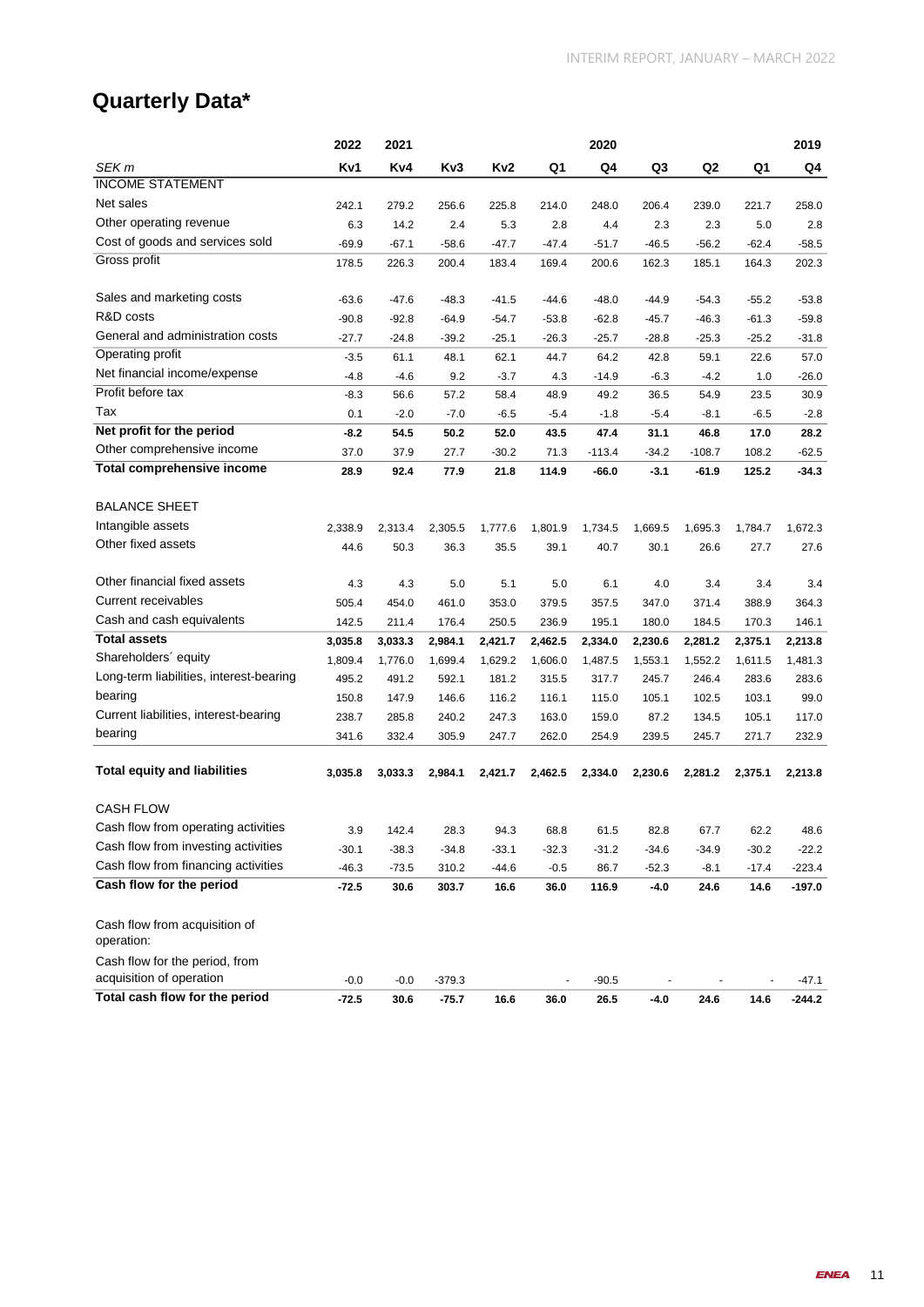### **Five-year Summary\***

| SEK <sub>m</sub>                                             | 2021             | 2020     | 2019     | 2018     | 2017     |
|--------------------------------------------------------------|------------------|----------|----------|----------|----------|
| <b>INCOME STATEMENT</b>                                      |                  |          |          |          |          |
| <b>Net Sales</b>                                             | 975.6            | 915.1    | 994.5    | 824.3    | 584.4    |
| Other operating revenue                                      | 24.7             | 14.0     | 17.5     | 17.7     | 4.0      |
| Operating expenses                                           | $-784.4$         | $-740.5$ | $-757.3$ | $-653.1$ | $-485.6$ |
| Operating profit                                             | 216.0            | 188.6    | 254.7    | 188.9    | 102.8    |
| Net financial income/expense                                 | 5.2              | $-24.5$  | $-51.7$  | $-27.7$  | -5.2     |
| Profit before tax                                            | 221.2            | 164.2    | 203.0    | 161.1    | 97.6     |
| Profit for the period                                        | 200.3            | 142.3    | 169.7    | 141.7    | 82.5     |
| Total                                                        | 200.3            | 142.3    | 169.7    | 141.7    | 82.5     |
|                                                              |                  |          |          |          |          |
| <b>BALANCE SHEET</b>                                         |                  |          |          |          |          |
| Intangible assets                                            | 2,313.4          | 1,734.5  | 1,672.3  | 1,381.4  | 522.2    |
| Other intangible assets                                      | 50.3             | 40.7     | 27.6     | 33.7     | 31.0     |
| Other financial fixed assets                                 | 4.3              | 6.1      | 3.4      | 3.1      | 2.7      |
| Financial assets held for sale, non-current                  |                  |          |          |          | 62.1     |
| Current receivables                                          | 454.0            | 357.5    | 364.3    | 426.8    | 203.6    |
| Financial assets held for sale, current                      |                  |          |          |          | 40.2     |
| Cash and cash equivalents                                    | 211.4            | 195.1    | 146.1    | 74.7     | 312.0    |
| <b>Total assets</b>                                          | 3,033.3          | 2,334.0  | 2,213.8  | 1,919.7  | 1,173.8  |
|                                                              |                  |          |          |          |          |
| Shareholders' equity                                         | 1,776.0          | 1,487.5  | 1,481.3  | 985.8    | 754.2    |
| Long-term liabilities, interest-bearing                      | 469.8            | 291.7    | 263.0    | 539.8    | 82.0     |
| Long-term liabilities, non-interest-bearing                  | 169.3            | 141.0    | 119.6    | 86.8     | 161.8    |
| Current liabilities, interest-bearing                        | 268.8            | 142.2    | 99.1     | 94.3     | 34.0     |
| Current liabilities, non-interest-bearing                    | 349.3            | 271.7    | 250.8    | 212.9    | 141.8    |
| <b>Total equity and liabilities</b>                          | 3,033.3          | 2,334.0  | 2,213.8  | 1,919.7  | 1,173.8  |
|                                                              |                  |          |          |          |          |
| <b>CASH FLOW</b>                                             |                  |          |          |          |          |
| Cash flow from operating activities                          | 333.7            | 274.2    | 245.2    | 168.6    | 116.6    |
| Cash flow from investing activities                          | $-138.4$         | $-130.9$ | $-90.9$  | 30.5     | $-139.7$ |
|                                                              |                  |          |          |          |          |
| Cash flow from investing activities-acquisition of operation | $-379.4$         | $-90.5$  | -47.1    | -954.4   | $-96.3$  |
| Cash flow from financing activities                          | 191.5            | 8.9      | $-35.9$  | 514.2    | 206.6    |
| Cash flow for the period                                     | 7.5              | 61.6     | 71.2     | $-241.1$ | 87.2     |
| <b>KEY FIGURES</b>                                           |                  |          |          |          |          |
| Net sales growth, %                                          | $\boldsymbol{7}$ | -8       | 21       | 41       | 17       |
| Operating margin, %                                          | 22.1             | 20.6     | 25.6     | 22.9     | 17.6     |
| Profit margin, %                                             | 22.7             | 17.9     | 20.4     | 19.5     | 16.7     |
| Return on capital employed, %                                | 14.0             | 11.2     | 15.6     | 17.0     | 16.3     |
| Return on equity, %                                          | 12.3             | 9.6      | 13.8     | 16.3     | 14.0     |
| Return on total capital, %                                   | 11.8             | 9.5      | 13.3     | 13.8     | 11.1     |
| Interest coverage ration, multiple                           | 3.3              | 4.1      | 3.8      | 4.1      | 5.4      |
| Equity ratio, %                                              | 58.6             | 63.7     | 66.9     | 51.4     | 64.3     |
| Liquidity, %                                                 | 107.6            | 133.5    | 145.9    | 163.2    | 316.1    |
| <b>EBITDA</b>                                                | 375.0            | 296.1    | 340.8    | 229.3    | 126.6    |
| Net debt/EBITDA                                              | 1.41             | 0.81     | 0.63     | 2.44     | $-1.58$  |
| Average number of employees                                  | 705              | 634      | 629      | 563      | 467      |
| Net sales per employee, SEK m                                | 1.4              | 1.4      | 1.6      | 1.5      | 1.3      |
| Net asset value per share, SEK                               | 81.74            | 69.09    | 69.54    | 50.99    | 39.00    |
| Earnings per share, SEK                                      | 9.30             | 6.63     | 8.47     | 7.33     | 4.69     |
|                                                              |                  |          |          |          |          |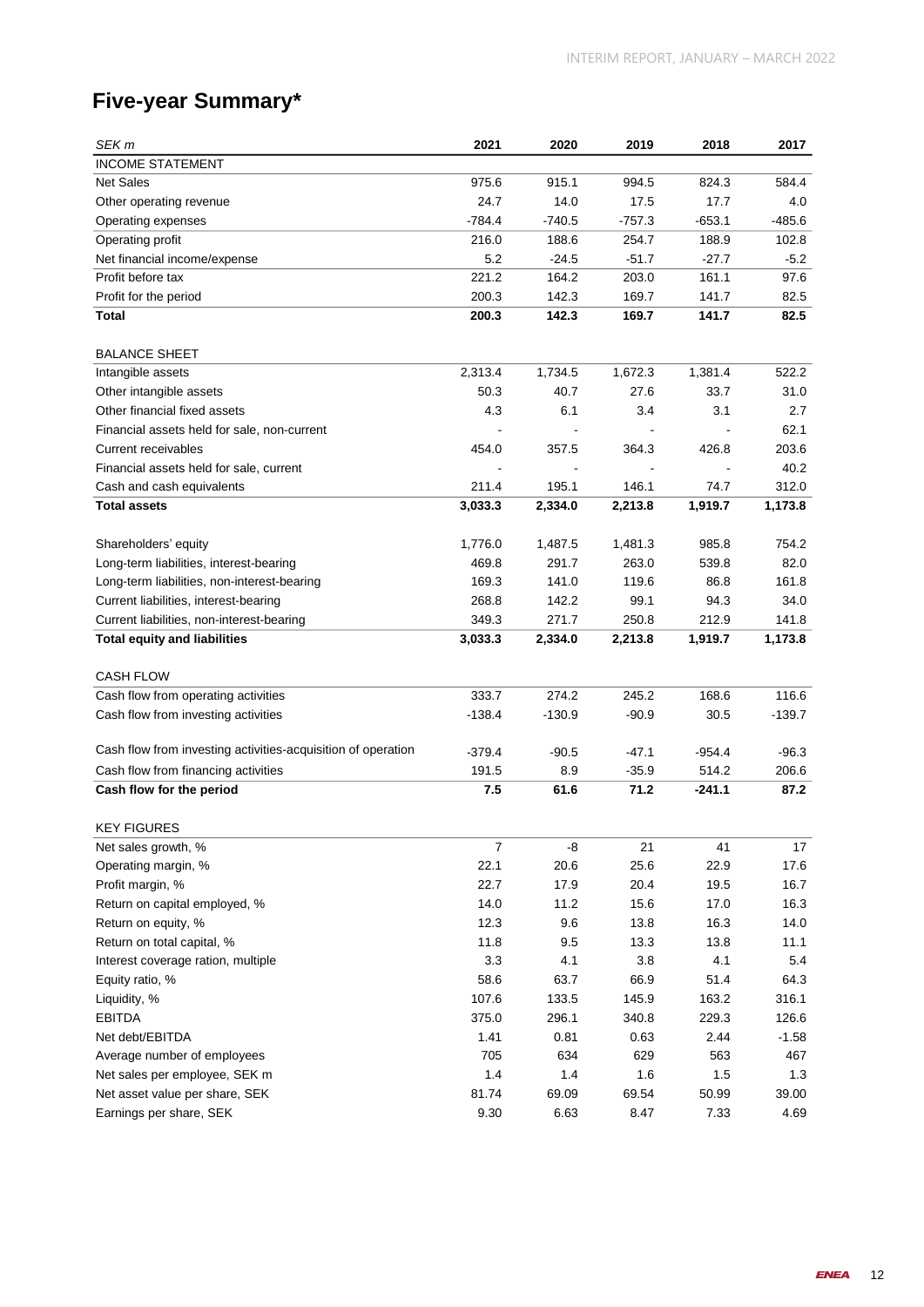# Financial Definitions

### **Acquired growth**

Revenues in the period from acquired entities not included In the corresponding period of the previous year.

### **Cash flow from operating activities per share**

Cash flow from operating activities in relation to the average number of shares.

### **Capital employed**

Total assets less non-interest-bearing liabilities including deferred tax liabilities. Average capital employed is computed as opening plus closing capital employed divided by two.

### **Debt service ratio**

Cash flow from operating activities - ongoing investment + total financial expenses) in relation to the principal and total financial expenses over a reference period of twelve (12) months.

### **Dividend per share**

Dividend for the current financial year divided by the number of shares on the reporting date**.**

### **Earnings per share**

Profit after tax in relation to the average number of shares.

### **EBITDA**

(Earnings before interest, taxes, depreciation and amortization)

Earnings before financial items plus depreciation.

**Adjusted EBITDA** EBITDA adjusted for non-recurring items.

### **EBITDA less capitalized development costs**

EBITDA minus capitalized development expenses in the period.

### **Equity per share**

Equity in relation to the total number of shares outstanding

### **Equity ratio**

Equity including minority interests in relation to total assets.

#### **Gross margin**

Gross profit in relation to revenue.

#### **Interest coverage ratio**

Profit after financial items plus financial expenses in relation to financial costs.

#### **Liquidity**

Cash and cash equivalents, including current investments and receivables, in relation to current liabilities after financial items.

#### **Net asset value per share**

Net asset value, equivalent to equity, in relation to the total number of shares outstanding.

#### **Net debt**

Interest-bearing liabilities and non-contingent acquisition related liabilities less cash and cash equivalents and financial investments, i.e. negative net cash.

#### **Net sales growth**

Revenue in the period in relation to the previous period's revenue.

#### **Net sales per employee**

Revenue in relation to the average number of employees.

#### **Non-recurring items**

Items of a non-repeating nature in normal operating activities. Non-recurring items include restructuring expenses, non-recurring write-downs, expenses for legal consulting relating to major disputes and transaction and integration expenses for major acquisitions. Transaction expenses include costs for legal and financial consulting but exclude financing expenses. Reversed contingent consideration are also included in non-recurring items. The purpose of specifying these items is to clarify the progress of underlying operations.

### **Operating margin**

Operating profit in relation to revenue.

#### **Operating profit excl. non-recurring items**

Profit from operations before financial items and tax, adjusted for non-recurring items.

### **Profit margin**

Profit/loss after financial items in relation to revenue.

#### **Return on capital employed**

Operating profit plus financial income related to average capital employed.

### **Return on equity**

Operating profit plus financial income related to average capital employed.

### **Return on total capital**

Profit after financial items plus financial costs in relation to average total assets.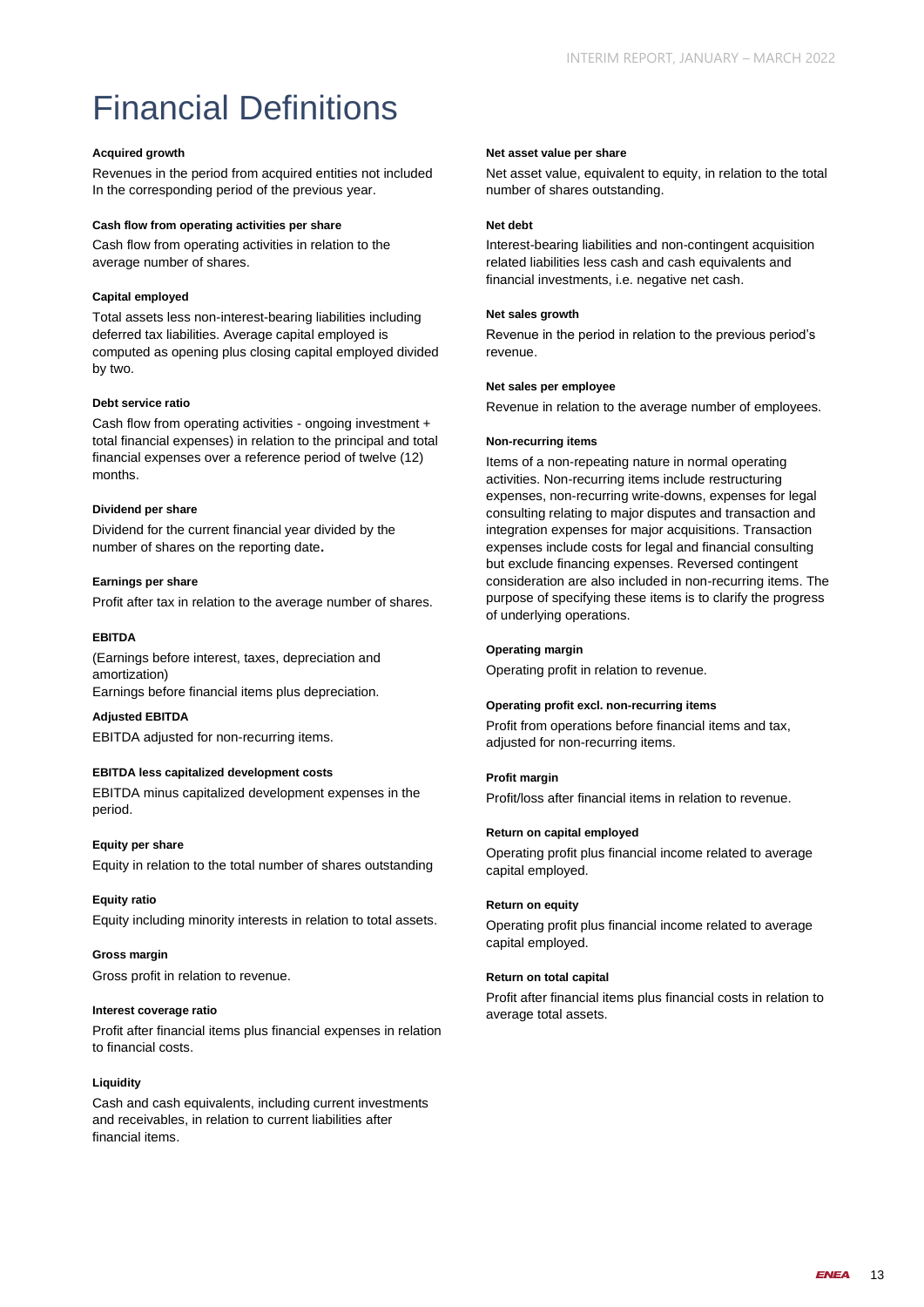### Alternative Performance Measures

*This Interim Report uses non-IFRS measures that Enea and other parties use to evaluate Enea's results of operations. These measures provide management and investors with significant information to analyze trends in the company's business operations. These non-IFRS measures are intended to complement, but not replace, financial measures presented in accordance with IFRS.*

|                                                                             | Jan-Mar |         | <b>Full year</b> |
|-----------------------------------------------------------------------------|---------|---------|------------------|
| 1. Reconciliation of net sales growth                                       | 2022    | 2021    | 2021             |
| Net sales, SEK million                                                      | 242.1   | 214.0   | 975.6            |
| Net sales growth, SEK million                                               | 28.1    | $-7.7$  | 60.5             |
| Net sales growth, %                                                         | 13      | -3      |                  |
| Currency effect, unchanged exchange rates compared to previous year, SEK m  | 11.3    | $-16.2$ | $-36.9$          |
| Currency effect, unchanged exchange rates compared to previous year, %      | 5       | $-7$    | $-4$             |
| Net sales growth, unchanged exchange rates compared to previous year, SEK m | 16.8    | 8.5     | 97.4             |
| Net sales growth, unchanged exchange rates compared to previous year, %     | 8       | 4       | 11               |

|                                               | Jan-Mar |        | <b>Full vear</b> |
|-----------------------------------------------|---------|--------|------------------|
| 2. Reconciliation of financial income/expense | 2022    | 2021   | 2021             |
| Financial income, SEK million                 | 64.9    | 12.5   | 100.6            |
| Financial expense, SEK million                | $-69.7$ | $-8.2$ | $-95.4$          |
| Reported financial income/expense             | $-4.8$  | 4.3    | 5.2              |